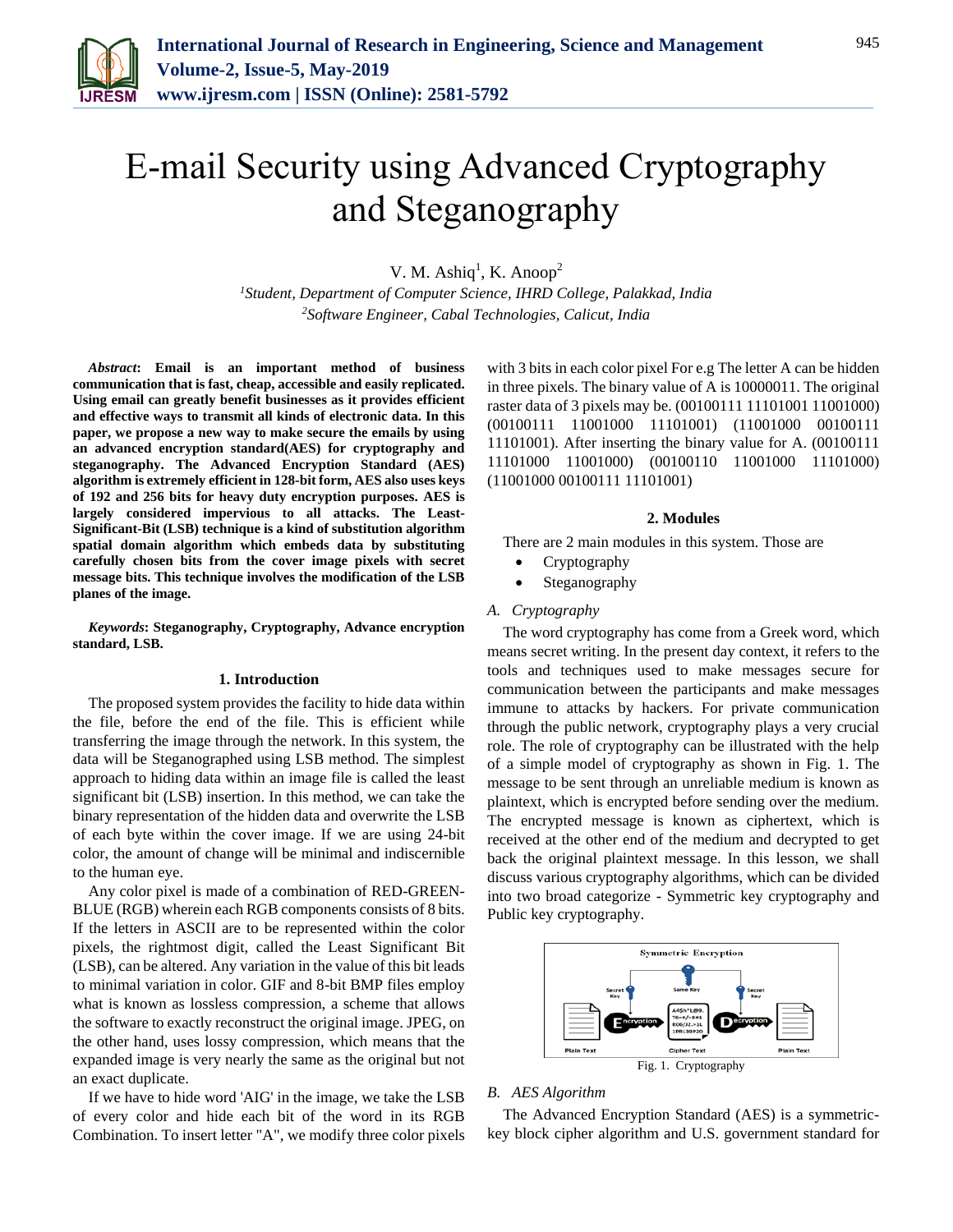

secure and classified data encryption and decryption.In December 2001, the National Institute of Standards (NIST) approved the AES as Federal Information Processing Standards Publication (FIPS PUB) 197, which specifies the application of the Rijndael algorithm to all sensitive classified data. The Advanced Encryption Standard was originally known as Rijndael

The AES has three fixed 128-bit block ciphers with cryptographic key sizes of 128, 192 and 256 bits. Key size is unlimited, whereas the block size maximum is 256 bits. The AES design is based on a substitution-permutation network (SPN) and does not use the Data Encryption Standard (DES) Feistel network.

In 1997, the NIST initiated a five-year algorithm development process to replace the DES and Triple DES. The NIST algorithm selection process facilitated open collaboration and communication and included a close review of 15 candidates. After an intense evaluation, the Rijndael design, created by two Belgian cryptographers, was the final choice.

The AES replaced the DES with new and updated features:

- Block encryption implementation
- 128-bit group encryption with 128, 192 and 256-bit key lengths
- Symmetric algorithm requiring only one encryption and decryption key
- Data security for 20-30 years
- Worldwide access
- No royalties
- Easy overall implementation
- How AES Works
- Like many other block ciphers, AES uses rounds of encryption that carry out the cipher transformations. Each round typically consists of several building blocks designed jointly to create a function, which is then run multiple times. The number of rounds AES performs depends on the length of its key. At 128 bits, it does 10 at 192 – 12, and at 256 – 14.
- Unlike its predecessor the aforementioned DES which can only encrypt about half of the data path in each round, AES is capable of encrypting the whole data path in one round.

Each round consists of four layers:

- *SubBytes provides excellent confusion* "confusion," as it relates to AES, is a property of a secure cipher's operation. It makes the relationship between the ciphertext and the symmetric key as complex as possible. This creates non-linear tables, which are extremely good at eliminating patterns.
- *ShiftRows provides diffusion* where "diffusion" is another property of the operation of a secure AES cipher. The goal here is to dissipate the statistical structure of plaintext over the ciphertext by spreading every part of the input to every part of the output.
- MixColumns provides further diffusion for added

effectiveness.

- Add Round Key mixes the key, making it impossible for an attacker to calculate what the cipher does.
- Interestingly, the last round does not have a Mix Columns layer. This makes the encryption and decryption scheme symmetric.

## *C. Steganography*

STEGANOGRAPHY comes from the Greek Words: STEGANOS – "Covered", GRAPHIE – "Writing". Generally, the sender writes an innocuous message and then conceals a secret message on the same piece of paper. The main goal of steganography is to communicate securely in a completely undetectable manner and to avoid drawing suspicion to the transmission of hidden data. It is not to keep others from knowing the hidden information, but it is to keep others from thinking that the information even exists. The data can be hidden in basic formats like Audio, Video, Text, and Images, etc. The various types of steganography include:

- Image steganography
- Audio steganography
- Video Steganography

*1) Least-Significant-Bit (LSB) Algorithm*

The Least-Significant-Bit (LSB) technique is a kind of substitution algorithm spatial domain algorithm which embed data by substituting carefully chosen bits from the cover image pixels with secret message bits. This technique involves the modification of the LSB planes of the image. In this technique, the message is stored in the LSB of the pixels which could be considered as random noise. Therefore altering them does not significantly affect the quality of the cover image. Variations of the LSB algorithms include one or more LSB bits to be changed to a bit of secret massage. The main aim is to provide security to confidential RGB images such as maps or sensitive signed documents. The basic principle of steganography is to hide the secret information in the cover object, which can be a digital medium such as image, audio or video file, to obtain a stego file that has secret information hidden in it. For example, for a 24 bit image, each of the red, green and blue color components of bit can be used, as each is represented by a byte. In other words, one can store 3 bits in each pixel An  $800 \times 600$ -pixel image, can thus store a total amount of 1,440,000 bits or 180,000 bytes of embedded data . A grid for 3 pixels of a 24-bit

image can be as represented as follows:

(00101101 00011100 11011100) (10100110 11000100 00001100) (11010010 10101101 01100011)

When the number 200, which binary representation is 11001000, is embedded into the least significant bits of this part of the image, the resulting grid is as follows: (00101101 00011101 11011100)

(10100110 11000101 00001100)

(11010010 10101100 01100011)

In the above example, the number was set in the first 8 bytes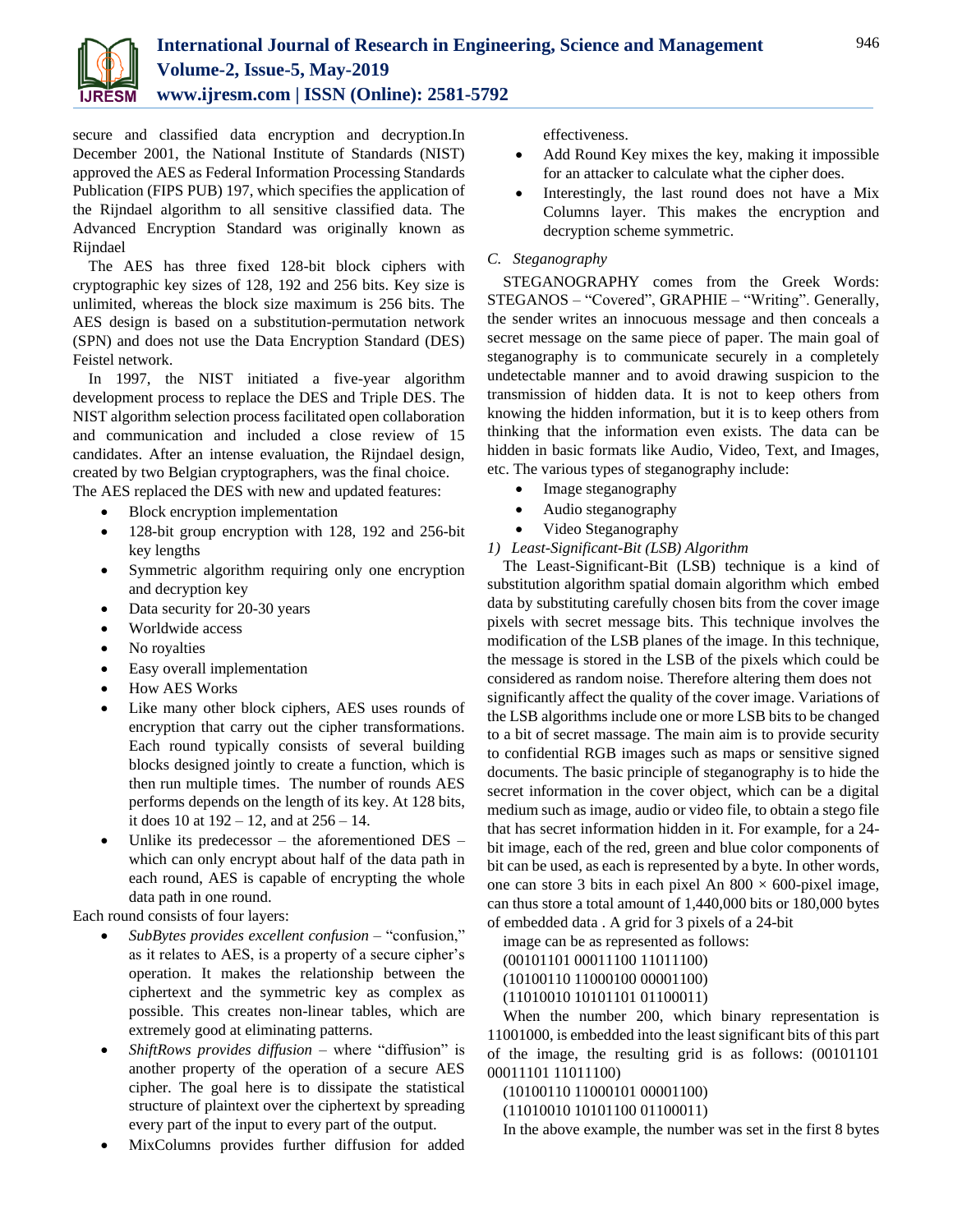

of the grid, only the 3 underlined bits need to be varied according to the implanted message. So, only half of the bits in an image will be modified to hide a secret message using the maximum cover size. For each primary color, there are 256 possible intensities. If we change the LSB of a pixel it results in small changes in the intensity of the colors. These changes cannot be perceived by the human eye - thus the message is successfully hidden. With an appropriate image, we can even hide the message in the least as well as second to least significant bit irrespective of noticing the difference.

## **3. Implementation**

It provides the facility to hide data within the file, before the end of the file. This is efficient while transferring the image through the network

There are two users in this

- System Admin
- Normal user

## *A. Admin*

Admin is the superuser because they have all the controls of this system. They can block, delete a user based on complaints.

Normal user

User can send, receives emails. The special purpose of this system the user can send their mail with encryption. In this case, the receiver must decrypt the data with the encryption key.

## *B. Other modules are*

In admin

- *Login:* Admin must login with their username and password for further actions. We cannot login with invalid username and password and also cannot use any blank username and password.
- *View all users:* Admin can view all the users with their status. Our default status is active when we register with this system
- *View all complaints:* Admin can view all the complaints. If the abused person object the complaint then the admin can see the response abused person
- *Block a person:* Admin can block a person based on the complaint. Also, they can unblock a person based on the response of blocked person and fake complaints

In normal user,

- Login: User must be login with their username and password for further actions. We cannot log in with invalid username and password and also cannot use any blank username and password. If a user is in a blocked state then they can't log in.
- Registration: If we are a new user then we must register with this site. In the register section, we must select a question and give an answer for security purpose. If we forget our password then this question will help us.
- Compose a mail: We can compose our mail in two

ways.

- 1. *Compose a mail with encryption :*Main with encryption means we can encrypt our message with an encryption key and after we can hide it in an image. In this case, our message is more secure than the normal message. The encryption key and message will embed in that image as our requirements.
- 2. Normal composing: We can send a mail-in normal way. It means in this mailing the mail is less secure. We can send a message using this way when the message is less important.
- 3. *Inbox:* We can view all the messages we received in our inbox. We can get both secure and normal messages here. If we want to see our secure messages then click the content image and we are redirected to a new page. In that page, there is a textbox for entering our encryption key. After entering the correct encryption key the code will decrypt the message and we can view the message that hide in the image
- 4. *Sent mail:* User can view all sent emails here. Also, they can delete their emails. If we want to delete multiple emails then we can select using the checkbox and delete it.
- 5. Draft: If u compose a mail and cancel it then that mail will save in our draft section. We can see it there and resend it.
- 6. *Trash:* Our all deleted mail will be here. If we want to delete it permanently then we should delete the mail from trash.
- 7. *All mail:* We can view our all emails here. In this section, we can see the messages from sent, inbox, draft, etc.
- 8. Register complaint; If we want to register a complaint about a person or anything we can do it here. This will be sent to admin and admin will take an action based on our complaint. And otherwise, we will be blocked by the admin based on complaint then we can respond about that complaint
- 9. *Settings:* The user can set their own account. In this section, they can change their password. In password change, they must give their old password for user verification. They can deactivate their account using username and password. Also, they can update their all details except username and password in the section of update profile
- 10. *Profile change:* User can upload their new profile pic using file upload.
- 11. *Search a mail:* User can search the mail based on sender or receiver and content of the mail.